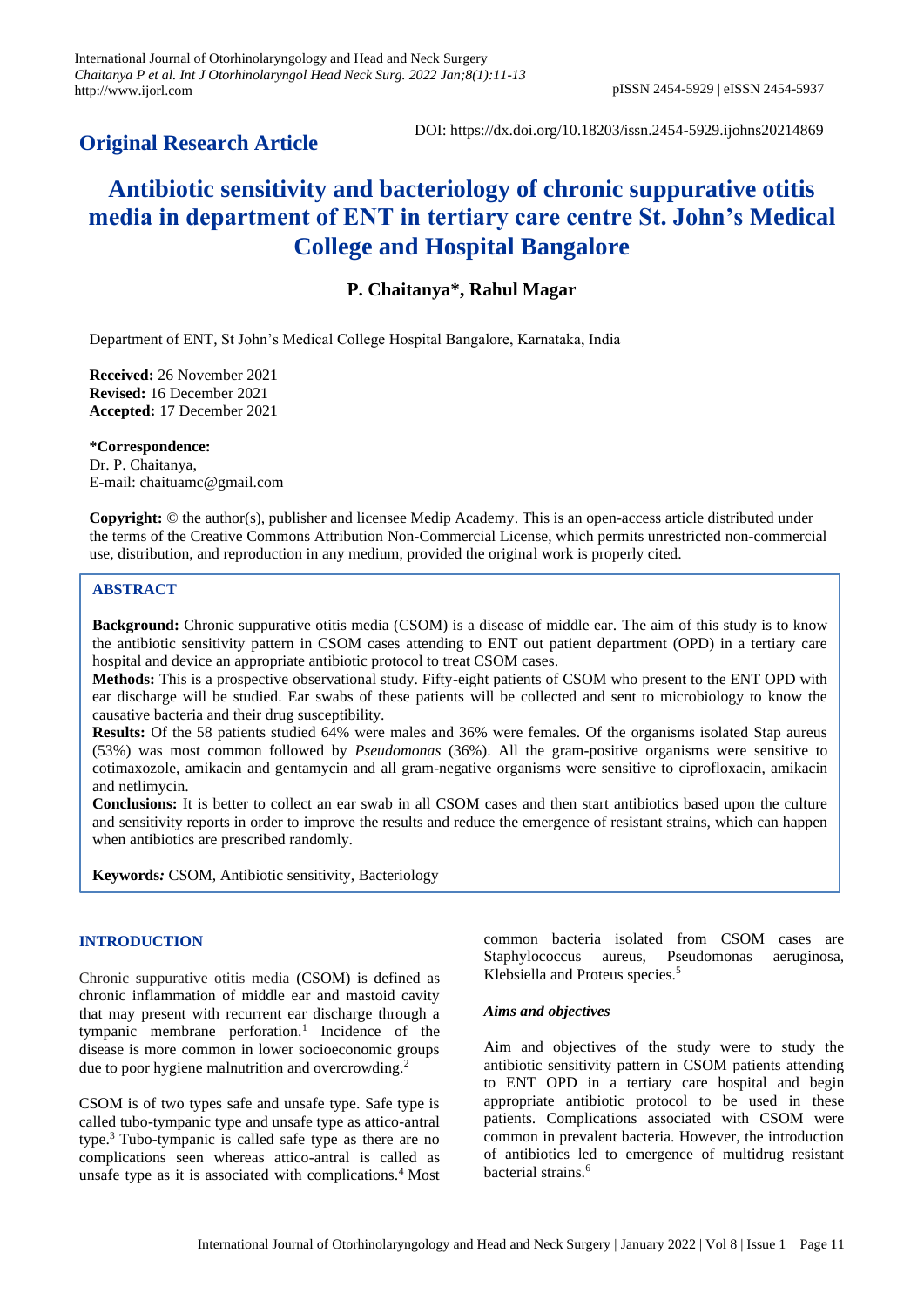#### **METHODS**

This is a prospective observational study conducted in ST. JOHN's medical college hospital Bangalore from. Patients of CSOM both unilateral and bilateral who presented with active purulent discharge to ENT department from January 2019 to March 2019 will be prospectively studied. Patients were of all age group, both sexes, and had symptoms of active ear discharge for more than 6 weeks. Patients suffering from MOE who are on systemic antibiotics and on topical medications to the ear were not included in the study. The ear discharge is collected using sterile cotton wool swabs under aseptic precautions with the aid of an aural speculum, before instillation of any topical medication. Swabs are then transported to the laboratory.

The first swab is used to make a smear on a glass slide for direct smear examination by Gram's stain. Aerobic culture: The second swab will be processed for the isolation of aerobic bacteria. The swab on reaching laboratory will be inoculated on the following culture media: MacConkey agar and blood agar. Antibiotic sensitivity testing is performed by Kirby-Bauer disc diffusion method.

## **RESULTS**

CSOM is a major public health problem and India is one of the countries with high prevalence where urgent attention is needed.<sup>7</sup> CSOM is an important cause of preventable hearing loss.<sup>8</sup> Of the 58 cases studied, 36 (64%) were males and 22 (36%) females.







**Figure 2: Antibiotic sensitivity pattern in**  *Staphylococcus aureus* **showing sensitivity to tetracycline, chloramphenicol, netlimycin and resistance to pencillin and ciprofloxacin.**